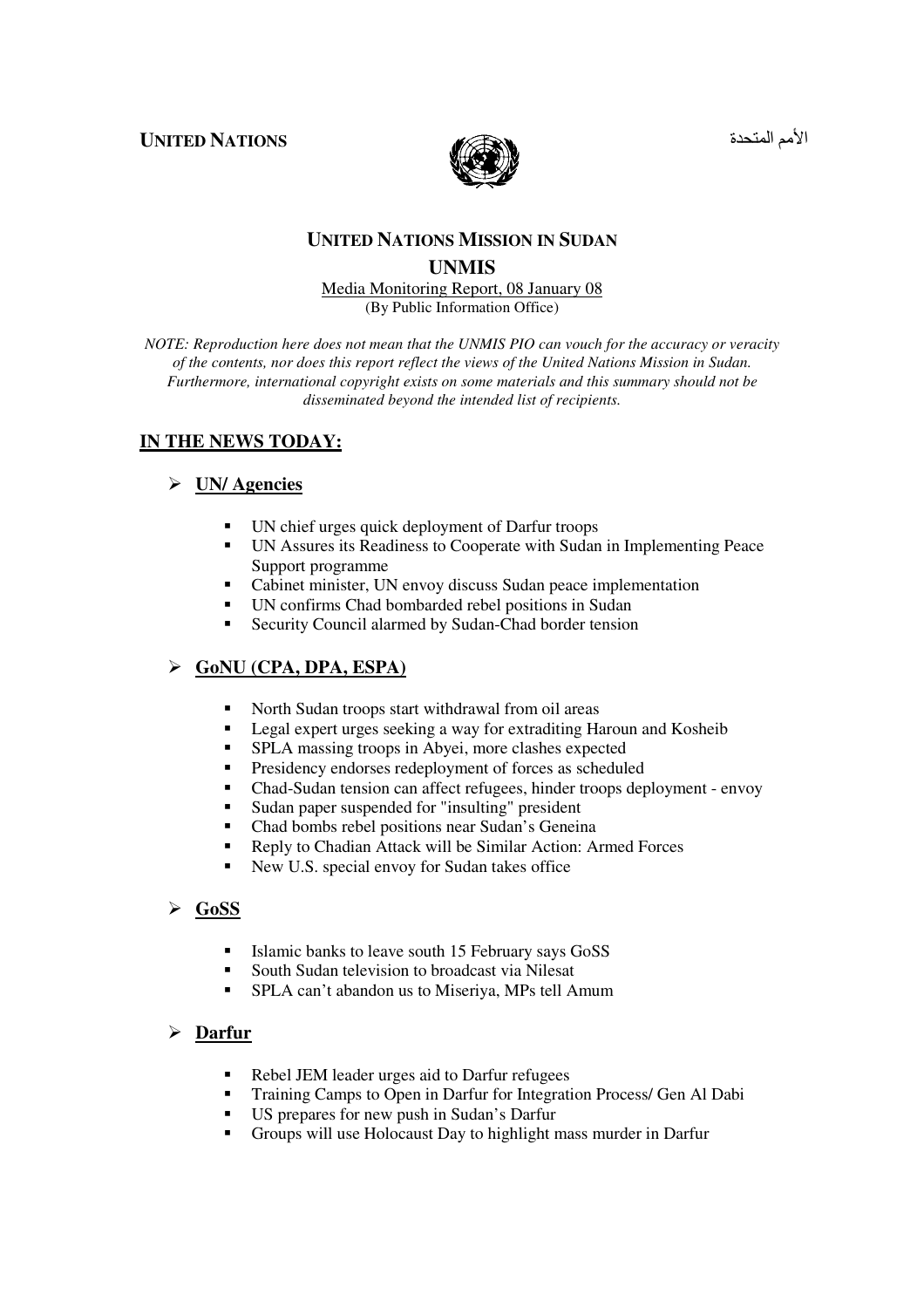# **Highlights**

# **UN/ Agencies**

# **UN chief urges quick deployment of Darfur troops**

(*Sudan Tribune.com* – 7 Jan. UNITED NATIONS) The situation is deteriorating in the western Sudanese region of Darfur and an existing peacekeeping force is too small to deal with it, U.N. Secretary-General Ban Ki-moon said on Monday.

"I as the secretary-general and the United Nations as a whole ... must ensure the rapid deployment of hybrid operations as agreed to the level of 26,000 (peacekeepers) as soon as possible," Ban told reporters at his first news conference of 2008.

"We have now 9,000 re-hatted soldiers in Darfur. That's not sufficient. That is why we are very concerned about the ongoing deteriorating situation in Darfur."

Ban did not give details on the deterioration. However, a U.N. report seen by Reuters in Khartoum on Monday said Chadian planes have bombed Chadian rebel positions near Darfur's capital, the second such reported cross-border incursion.

*Read more* http://www.sudantribune.com/spip.php?article25489

# **UN Assures its Readiness to Cooperate with Sudan in Implementing Peace Support programme**

(*SUNA* – 8 Jan. KHARTOUM) The Special Representative of the United Nations Secretary-General for Sudan Ashraf Qazi, said after his meeting Monday with the Minister at the Presidency of the Republic, Gen. Bakri Hassan Salih, that the United Nations is ready to cooperate with Sudan and the national unity government in implementing the re-integration and disarmament programmes that were approved by the National Council for Disarmament, Demobilization and Reintegration.

In a press statement after the meeting, the UN official said that they discussed the general situation on implementation of the Comprehensive Peace Agreement (CPA) and the issue of demobilization and re-integration programmes, adding that he assured the UN readiness to cooperate with Sudan in these fields.

Qazi said that the donors' community has shown readiness to extend funding for implementation of these approved programmes in a manner that would be basis for cooperation between the UN and the national unity government.

He appreciated the return of the Ministers of Sudan People's Liberation Movement (SPLM) to work in the framework of the national unity government, indicating that the two partners have shown keenness and political will to surpass challenges.

He said that there are still pending challenges facing the two parties, but the prevalent political will among them would enable them to overcome these challenges.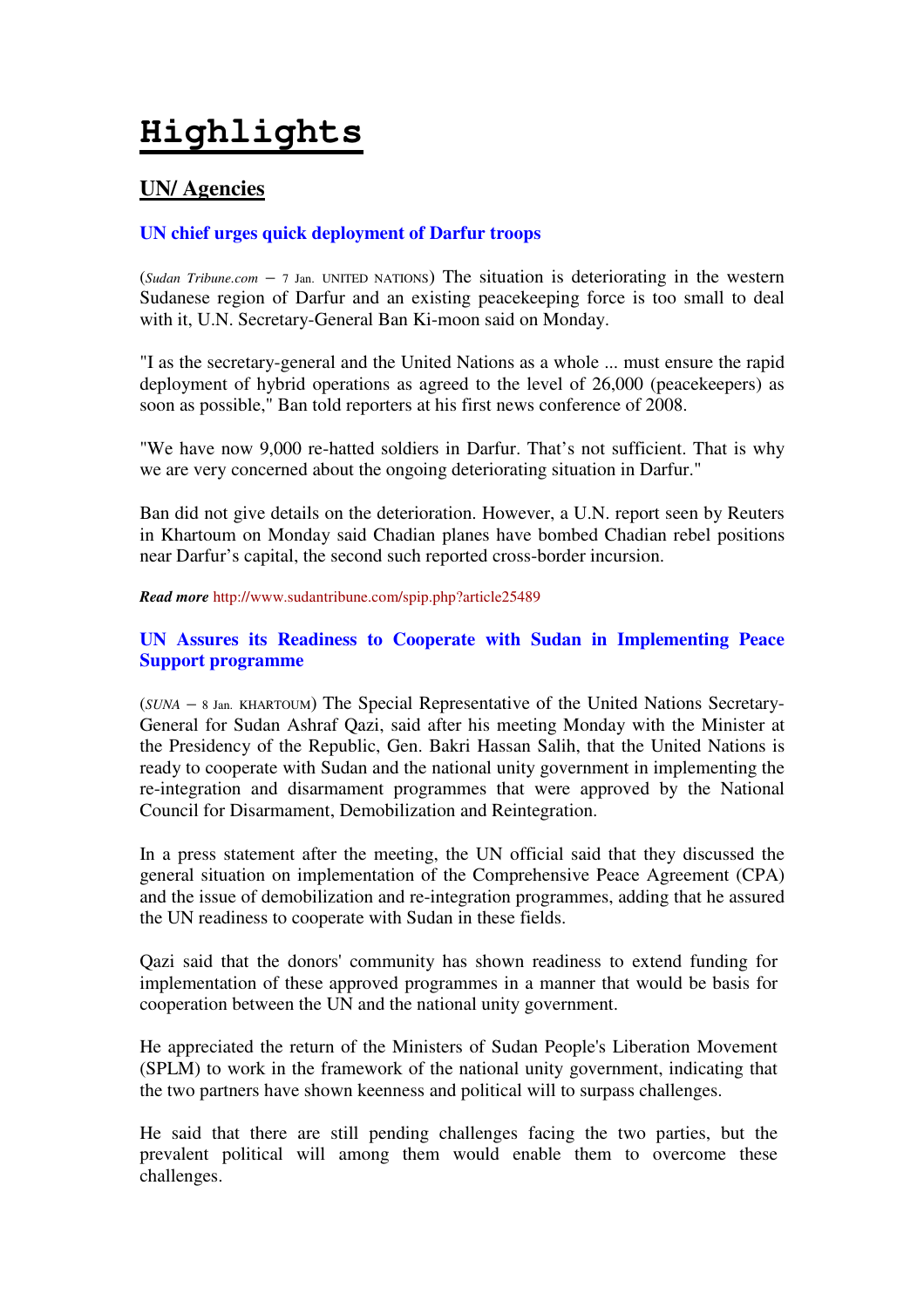Meanwhile, the Secretary General of the National Council for Disarmament, Demobilization and Reintegration, Brigadier Osman Nuri, said that has appreciated the meeting between the Minister at the Presidency of the Republic and the Special Representative of the United Nations Secretary-General for Sudan, stating that the UN official was fully informed about the disarmament and reintegration programmes.

He said that the Special Representative of the United Nations Secretary-General was given a copy of the national disarmament plan, which was prepared through cooperation between the representatives of the North and the South and the UN mission in Sudan.

Brigadier Nuri said that the Minister at the Presidency of the Republic affirmed at the meeting the full readiness of Sudan government to cooperate with the United Nations in implementation of the programme. He said that the meeting also tackled the progressing relations between Sudan and the United Nations. He stressed the necessity funding and support to guarantee the continuity of peace.

#### **Cabinet minister, UN envoy discuss Sudan peace implementation**

(*Sudan Tribune.com* – 7 Jan. KHARTOUM) Sudanese cabinet affairs minister and the UN envoy for Sudan discussed progress in Sudan peace agreement and the redeployment of troops between the two peace partners.

Pagan Amum reviewed in his meeting with Ashraf Qazi, progress achieved in the implementation of the pended issues in the Comprehensive Peace Agreement. Pagan briefed the UN envoy also about his trip to southern Kordofan where clashes between the SPLA and Misseiriya tribesmen occurred.

The two officials also tackled the population census, borders' demarcation and the role of UN in assisting the Government of National Unity in the CPA implementation and resolution of the conflict over Abyei area.

Amum pointed out that the meeting also discussed the arrangements for the coming elections, referring to the government endeavor to arrive at an accord with the political forces on the election act, affirming the two partners' commitment to hold the elections on the set date.

#### **UN confirms Chad bombarded rebel positions in Sudan**

(*Sudan Tribune.com* – 7 Jan. KHARTOUM) Chadian planes have bombed Chadian rebel positions near the capital of Sudan's Western Darfur state, a U.N. report said of the second such reported cross-border incursion in two weeks.

Six Chadian "opposition members" were killed in the attacks on villages in Darfur early Sunday, said the report seen by Reuters on Monday.

The U.N. statement said on Jan. 6 at approximately 4:30 a.m. "Chadian air carried out air attack on the villages of Goker and Wadi Radi 35 km south of Geneina.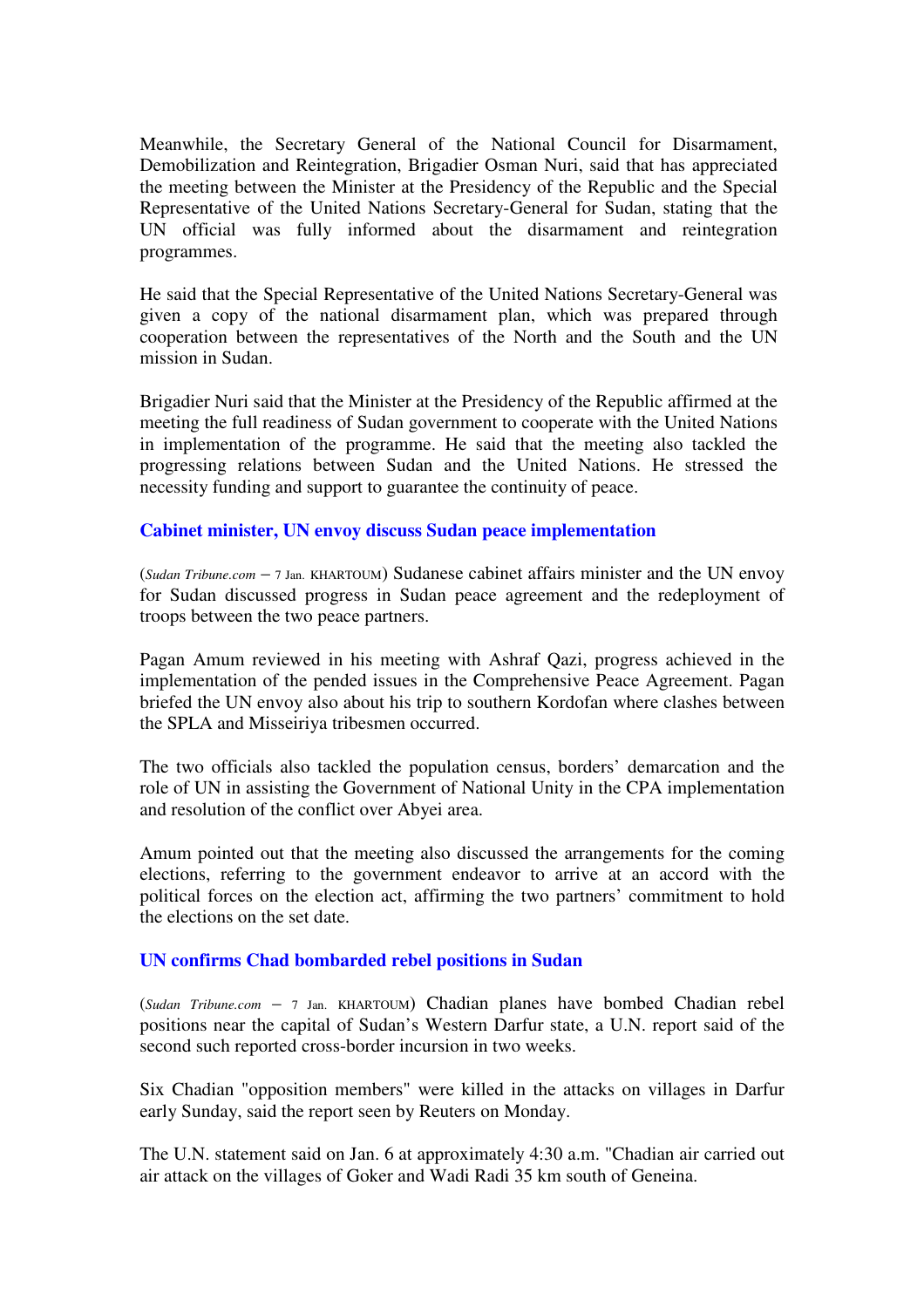It said the injured were being treated in a civilian hospital in el Geneina, capital of Western Darfur state, 1,100 km (680 miles) west of Khartoum.

The air strikes are likely to enrage Sudan, which has repeatedly denied supporting Chadian rebels and warned Chad not to take military action.

# **Security Council alarmed by Sudan-Chad border tension**

(*AFP* – 7 Jan. UNITED NATIONS) The UN Security Council on Monday expressed serious concern about mounting tension along the Chad-Sudan border in the wake of steppedup activities by rebel groups on both sides.

The 15 council members expressed "their serious concern at the recent upsurge of activities of the illegal armed groups in western Darfur and in eastern Chad, and at the resulting tension between the two neighbors," according to a statement.

They urged Khartoum and N'Djamena to "exercise restraint and pursue dialogue and cooperation" while respecting their commitments under various peace deals.

They welcomed the progress made in deploying the UN force known as MINURCAT and encouraged contributors to make available to both it and the European Union force (EUFOR) "the personnel and resources required for the implementation of their mandates."

# **GoNU (CPA, DPA, ESPA)**

## **North Sudan troops start withdrawal from oil areas**

(*Sudan Tribune.com, AlAyam* – KHARTOUM) Northern Sudan army has begun pulling out from the oil areas in southern Sudan after several delay triggering tension between the two peace partners, while Sudanese presidency directed to provide the necessary funds to implement joint units deployment.

"There is gradual movement. On the 9th there will be no SAF (Sudan Armed Forces) forces in Unity State, in the oilfields, or in Upper Nile State. They are now moving," said from Juba Major General Biar Ajang of the former rebel southern Sudan People's Liberation Army.

Southern army officials found barracks that had housed SAF troops in oil-rich northern Upper Nile State empty on Monday morning, a Joint Defence Board member said. *Read more* http://www.sudantribune.com/spip.php?article25485

## **Legal expert urges seeking a way for extraditing Haroun and Kosheib**

(*AlIntibaha*) The international law expert, Dr. Tahir Bojalal, urged the Sudanese legal experts to seek immediately a way for extraditing Minister of State Ahmed Haroun and Ali Kosheib who are wanted by the ICC. He said the GoS position on this issue is wrong. He warned of tough measures by the UN Security Council. Tahir said in a workshop organized by the Sudanese Red Crescent Society and the Islamic Forum on International Law that extraditing Haroun and Kosheib is a legitimate and legal step.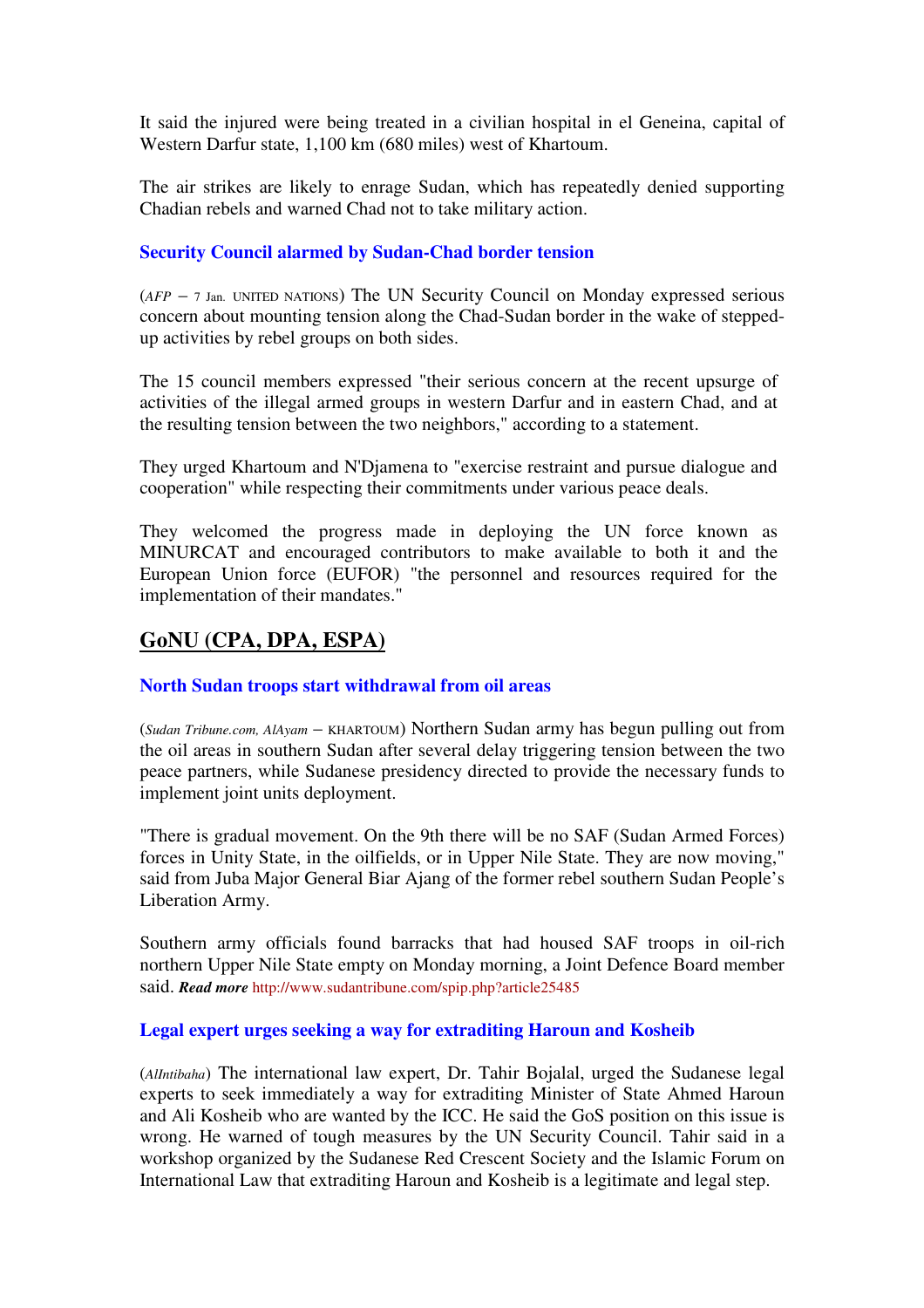## **SPLA massing troops in Abyei, more clashes expected**

(*Rai AlShaab*) Reporting form Abyei, (Ray Alshaab daily) quoted what; it termed reliable sources disclosing that the SPLA has been reinforcing its military presence around Abyei area prior to launching a military attack on Abyei.

The sources confirmed that the SPLA mobilized its troops and encircled from four sides, saying that an estimated 20,000 SPLA's troops arrived from Juba, along with their heavy artillery.

Meanwhile, the National Security Organ in Muglad town summoned the Director of Education in Abyei area and questioned him on his initial approval to allow school students to take part in a planned demonstration denouncing attacks of SPLA on Miseria Arab tribesmen.

# **Presidency endorses redeployment of forces as scheduled**

(*Sudan Vision*) The Presidential meeting held yesterday in the Republican Palace instructed Governors of the Blue Nile and South Kordofan States to impose authority of the state in their regions and provide them with prerequisite services.

In press statements he made yesterday, Minister of State in the Presidency, Idrees Mohammed Abdulgadir, said the Presidential meeting had listened to two summaries: one submitted by the Joint Defence Council and another one by the Technical Committee for Demarcation of 1/1/1956 Border, revealing that the two summaries included the items finalized to date, a plan for reorganization of the joint unit and the Council's schemes for redeployment of SAF and SPLA forces in accordance with the provisions of the peace agreement. Idrees said the redeployment of troops will be completed on the 9th of the current month, which is the deadline set for that process.

Idrees told reporters that the Presidency had also heard the Joint Defence Council's plan for securing oil installations and regions by the joint and integrated units. He underscored the need for coordination among the Ministry of Energy and police and security forces in both the North and South for overseeing protection of oil regions.

The Chairman of the Border Demarcation Commission, Prof. Abdullah Al-Sadig, revealed that the Commission had finalized sorting out the documents it had received from Egypt, Britain and the National Archives, indicating that after finalizing the demarcation of the borderline on paper and procuring the Presidency's approval of its report, the Commission will embark on the demarcation process on the ground.

He further stressed the need for financial and security support, participation of security bodies and SAF, SPLA and police troops to protect demarcation teams in addition to administrative support and coordination as well as orienting citizens on the mission of the Committee.

On the other hand, official spokesman of the Joint Defence Council, Staff Maj. Gen. Abdulrahman Mohammed Zein, stated that SAF will tomorrow, Wednesday, handover oil regions to the joint command and complete its pull out to the north before the 9th of the current January.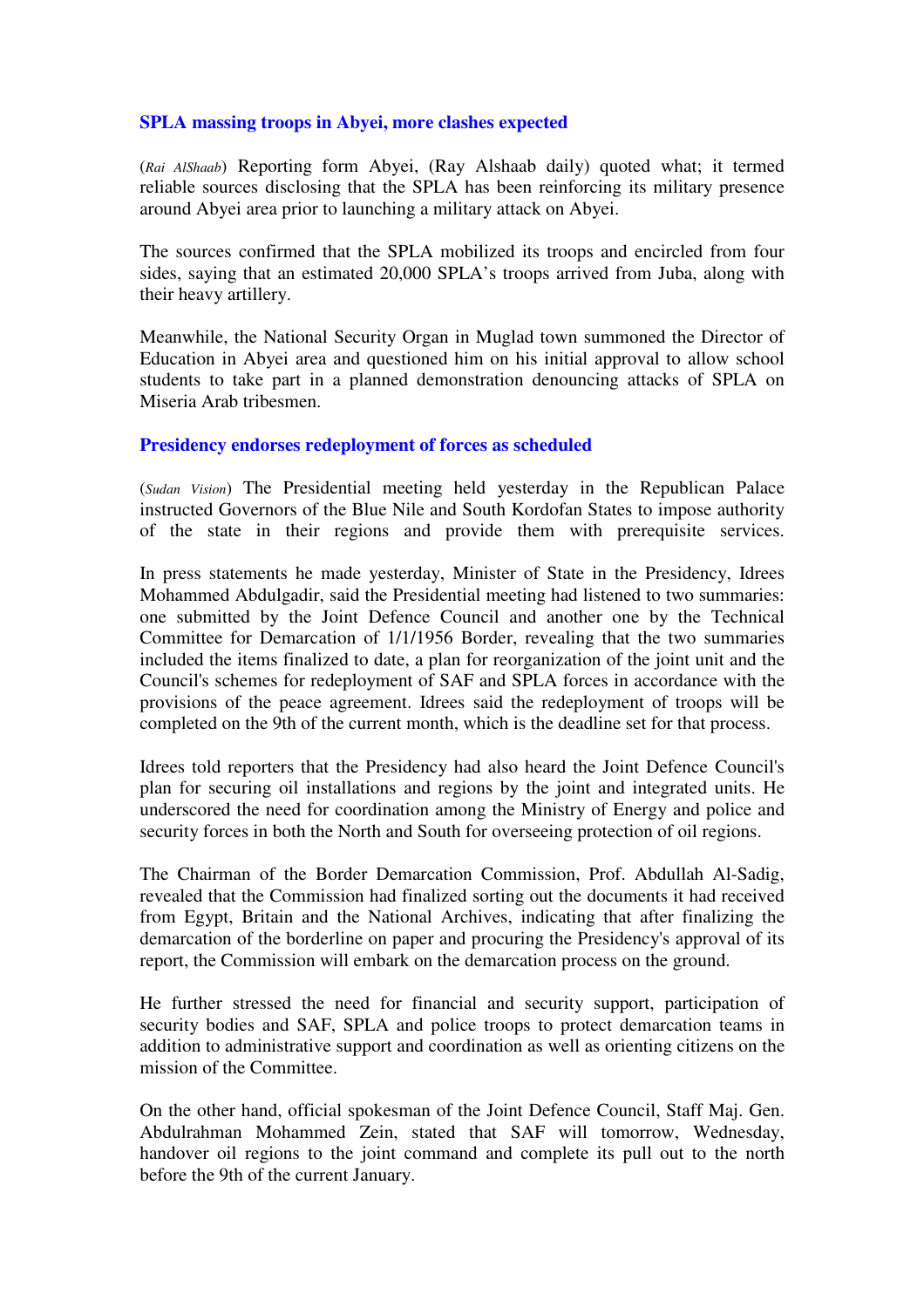## **Chad-Sudan tension can affect refugees, hinder troops deployment - envoy**

(*Sudan Tribune.com* – 7 Jan. KHARTOUM) AU-UN joint envoy for Darfur expressed concern over the growing tension between Sudan and Chad saying it could affect the displaced, refugees in the region and the deployment of the hybrid peacekeeping force.

In a statement issued on Monday the AU-UN joint Special Representative for Darfur (JSR) and UNAMID Head of Mission, Rodolphe Adada said "following with deep concern the escalating tension between the Sudan and Chad, a matter which could negatively affect a region that is already suffering from continued instability."

Adada said that IDPs and refugees would be the first victims of the ongoing tension between Sudan and the neighboring Chad; where there are around 230 000 Sudanese refugees settled in 12 camps along the 700 kilometer border with the Sudan.

Adada said alarmed that this escalation between Sudan and Chad could hinder the 26000 peacekeeping troops that being deployed in the region following the take over from the African troops at the end of last year.

The joint envoy for Darfur stressed that Darfurians are placing great hopes in this hybrid operation "to help restore stability and create a climate conducive to the success of the political process aimed at finding a lasting solution to the Darfur issue."

He reminded that Darfur peace process "needs the cooperation of all countries in the region."

## **Sudan paper suspended for "insulting" president**

(*Sudan Tribune.com* – 7 Jan. JUBA) A Sudanese newspaper has been ordered to shut down for two days after being accused of insulting President Omar Hassan al-Bashir, the paper's editor and owner said on Monday.

Nhial Bol said Sudan's National Press Council had suspended his English language daily The Citizen over an editorial it wrote about armed clashes on the country's north-south border. "The National Press Council ... (said) an article was insulting to President Bashir and so they suspended us for two days," said Bol, who estimates he will lose \$7,500 on advertising during the shutdown next Saturday and Sunday.

Newspapers have to register with the National Press Council, Sudan's official press regulator, and cannot publish if their membership is suspended.

Bol said that his paper, which has its newsroom in south Sudan's capital Juba, had been shut down nine times before by the press council. "Sometimes they allow you to print and then they come and take all the papers. Comparatively, this is a light punishment," he said.

No one was immediately available for comment from the National Press Council.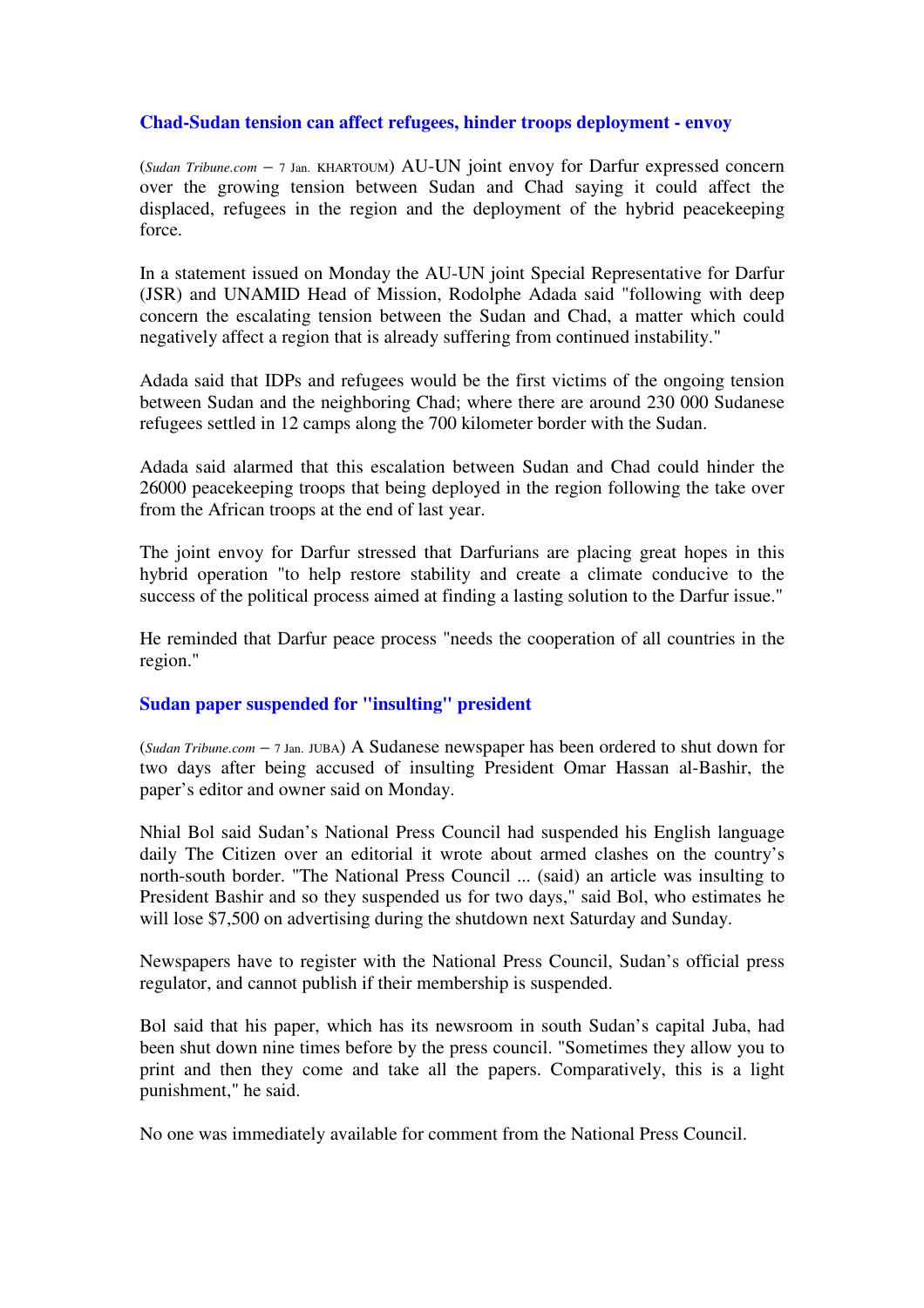# **Chad bombs rebel positions near Sudan's Geneina**

(*Sudan Tribune.com* – 7 Jan. NDJAMENA) Chadian air force planes on Sunday evening attacked a Chadian rebel base across the border in the Darfur region of Sudan, military and security sources said, while Khartoum accused Chad of bombing civilians.

The raid was carried out over West Darfur around 0400 local time by two helicopters, an Mi-17 and an Mi-24, with a Pilatus light aircraft, the military and security officials in Ndjamena said.

But a Chadian rebel spokesman contacted by AFP said the aircraft couldn't have hit rebels since "our troops are all in Chad."

The official sources confirmed a report from Khartoum that a similar attack was carried out Sunday in the same Darfur region against rebels opposed to Chad's President Idriss Deby Itno. Several rebel bases lie south of El-Geneina, the capital of West Darfur, about 200 kilometers across the desert from Abeche, the main town in eastern Chad, but it wasn't clear which had been targeted.

The attack followed a threat Saturday by Deby to pursue and strike Chadian rebels inside neighboring Sudan and repeated charges Khartoum was trying to destabilize his country. *Read more* http://www.sudantribune.com/spip.php?article25484

# **Reply to Chadian Attack will be Similar Action: Armed Forces**

(*SMC* – 7 Jan.) Armed forces said Chadian led aggression against some Sudanese borders is backed by the west. It said the volume of attack exceeds Chadian capability. Army spokesman brigadier Osman Mohammed Al Aghbash has not ruled out that the aggression was directly supported.

However the spokesman said, "Reply to Chadian attack would take place similarly." He said armed force has capability to setback any Chadian aggression. Brigadier Al Aghbash said Chad knows quite well that Sudan is not harboring Chadian opposition elements.

## **New U.S. special envoy for Sudan takes office**

(*Xinhua* – 7 Jan. WASHINGTON) Richard Williamson, the new U.S. special envoy for Sudan, was sworn in by U.S. Secretary of State Condoleezza Rice on Monday, U.S. media reported. Williamson, an Illinois Republican, has close ties to U.S. Deputy Secretary of State John Negroponte as he served as Negroponte's No. 2 when Negroponte was U.S. Ambassador to the United Nations from 2001 to 2004, U.S. media report said. Williamson replaced Andrew Natsios who resigned on Dec. 21 last year.

# **GoSS**

## **Islamic banks to leave south 15 February says GoSS**

(*AlRai AlAam*) Deputy Governor of Sudan Central Bank and Governor of the South Bank Elga Molok has set 10th of next Feb. as for Islamic banks operating in the South to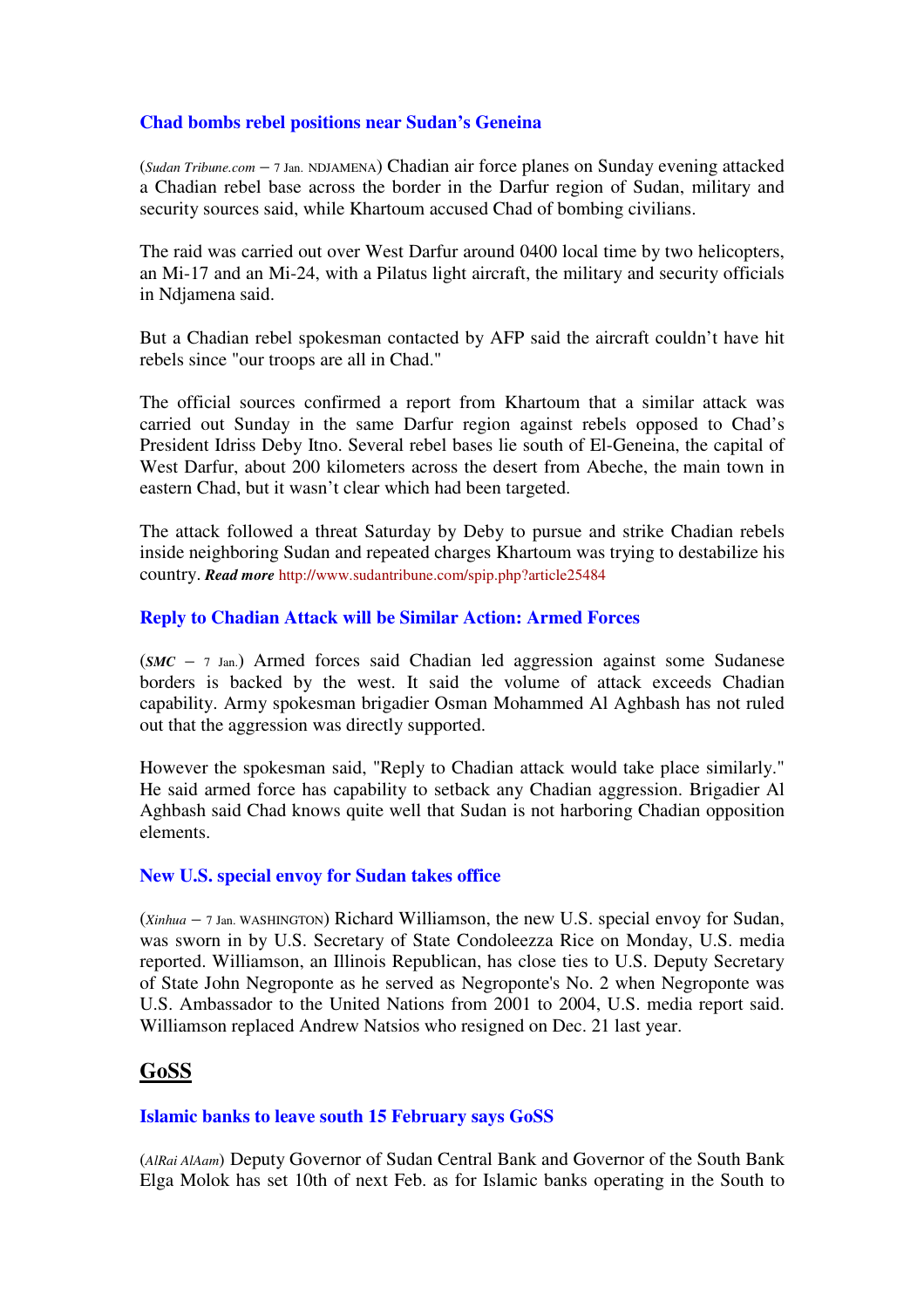halt transactions there. Molok told (*AlRai AlAam daily*) that all the branches of the banks Islamic banks should either to adopt conventional banking system or quit the South in accordance with CPA's Wealth-sharing Protocol.

# **South Sudan television to broadcast via Nilesat**

(*Sudan Tribune.com* – 6 Jan. CAIRO) Juba Television will broadcast within two months through the Egyptian satellite (Nilesat) southern Sudan and Egyptian ministers of information agreed last week.

GoSS Minister of Information, Gabriel Changson, and his Egyptian counterpart, Anas El-Fiqi, agreed to air Juba Television via Nilsat within a month after the building of a station and empowering the coverage of the Egyptian satellite in South Sudan.

In a meeting with Changson, El-Fiqi also affirmed the readiness of Egyptian ministry of Information to train southern Sudanese cadres in the field of media.

# **SPLA can't abadon us to Miseriya, MPs tell Amum**

(*The Citizen*) Lawmakers have contested a declaration by defense minister and cabinet affairs minister that SPLA troops should go south of River Kiir, away from the scene of Miseria attacks.

The Bahr el Ghazal MPs met Cabinet Minister Pagan Amum to discuss the recent escalation of conflict with the Miseria tribesmen.

MP Garang Jiel told The Citizen via phone that they utterly reject the declaration of the Defence minister Abdul-Rahim Mohamed Husain and Sudan People`s Libration Movement `s General secretary Pagan Amum on ordering SPLA troops to go south of Bahar El – Arab.

He said they are deeply affected by this resolution; the land is historically a Dinka territory. He further said the last attack was deep on the Dinka land, Waegut, Rawkiir and Mjok are the lands of Dinka. He said the citizens there were threatened and they have to get their land back and be protected.

# **Darfur**

## **Rebel JEM leader urges aid to Darfur refugees**

(*Sudan Tribune.com* – 7 Jan. KHARTOUM) A rebel leader in Sudan's troubled western Darfur province Monday said refugees in the region were suffering serious food shortages and promised aid agencies safe passage if they intervened.

"The need for food has become urgent and there is a significant lack in that area," Khalil Ibrahim, leader of the rebel Justice and Equality Movement (JEM), told AFP by telephone.

Ibrahim said displaced people in camps north of Geneina, western Darfur's main town, were suffering food shortages and he called on the UN World Food Programme